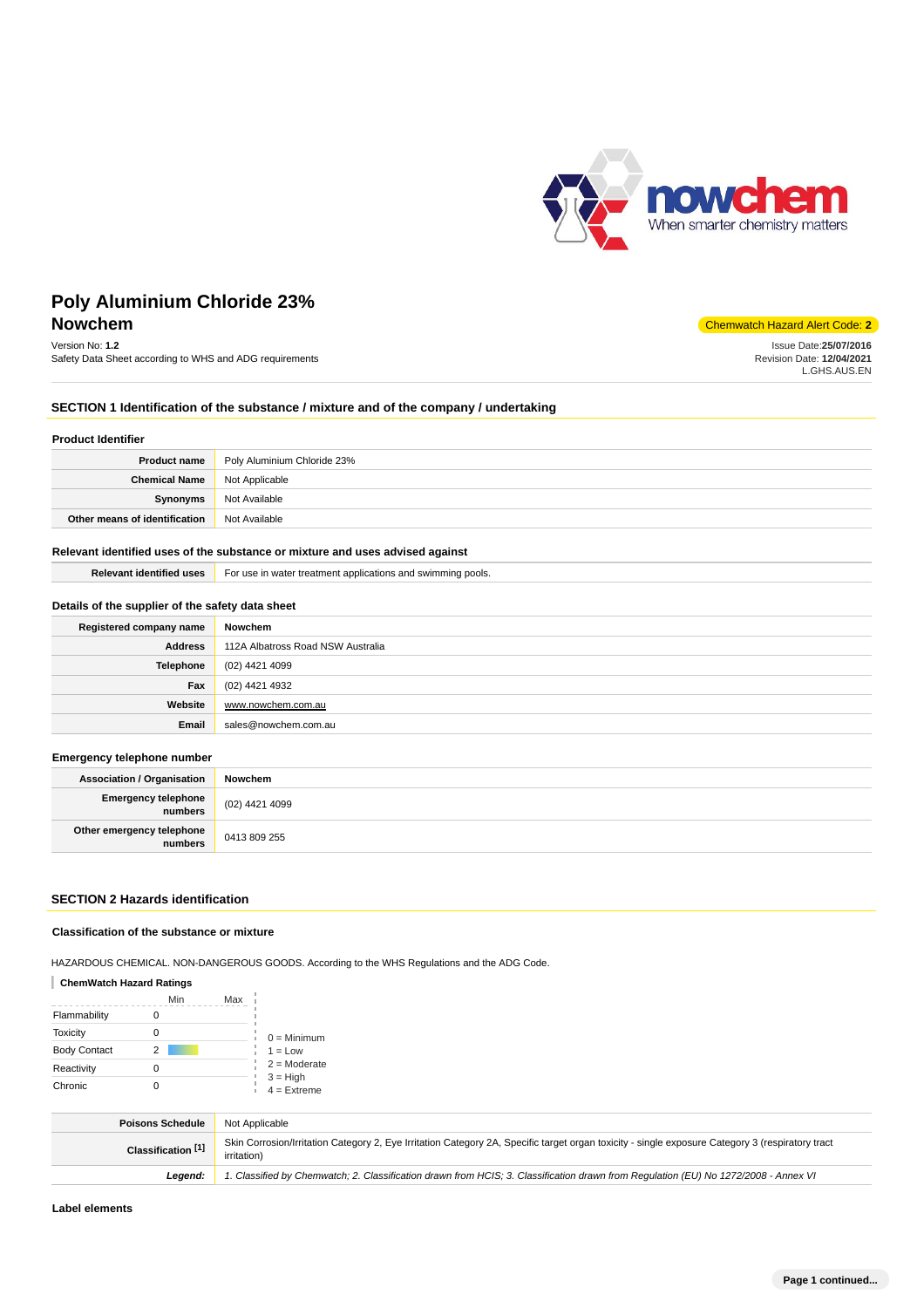| Hazard pictogram(s)                        |                                                                                                                                  |
|--------------------------------------------|----------------------------------------------------------------------------------------------------------------------------------|
| Signal word                                | <b>Warning</b>                                                                                                                   |
| Hazard statement(s)                        |                                                                                                                                  |
| H315                                       | Causes skin irritation.                                                                                                          |
| H319                                       | Causes serious eye irritation.                                                                                                   |
| H335                                       | May cause respiratory irritation.                                                                                                |
| <b>Precautionary statement(s) General</b>  |                                                                                                                                  |
| P <sub>101</sub>                           | If medical advice is needed, have product container or label at hand.                                                            |
| P102                                       | Keep out of reach of children.                                                                                                   |
| P <sub>103</sub>                           | Read carefully and follow all instructions.                                                                                      |
| Precautionary statement(s) Prevention      |                                                                                                                                  |
| P271                                       | Use only outdoors or in a well-ventilated area.                                                                                  |
| P <sub>261</sub>                           | Avoid breathing mist/vapours/spray.                                                                                              |
| P280                                       | Wear protective gloves/protective clothing/eye protection/face protection/hearing protection/                                    |
| <b>Precautionary statement(s) Response</b> |                                                                                                                                  |
| P305+P351+P338                             | IF IN EYES: Rinse cautiously with water for several minutes. Remove contact lenses, if present and easy to do. Continue rinsing. |
| P312                                       | Call a POISON CENTER/doctor/ if you feel unwell.                                                                                 |
| P337+P313                                  | If eye irritation persists: Get medical advice/attention.                                                                        |
| P302+P352                                  | IF ON SKIN: Wash with plenty of water.                                                                                           |
| P304+P340                                  | IF INHALED: Remove person to fresh air and keep comfortable for breathing.                                                       |
| P332+P313                                  | If skin irritation occurs: Get medical advice/attention.                                                                         |
| P362+P364                                  | Take off contaminated clothing and wash it before reuse.                                                                         |
| <b>Precautionary statement(s) Storage</b>  |                                                                                                                                  |
| P405                                       | Store locked up.                                                                                                                 |
| P403+P233                                  | Store in a well-ventilated place. Keep container tightly closed.                                                                 |

## **Precautionary statement(s) Disposal**

**P501** Dispose of contents/container to authorised hazardous or special waste collection point in accordance with any local regulation.

## **SECTION 3 Composition / information on ingredients**

## **Substances**

See section below for composition of Mixtures

## **Mixtures**

| <b>CAS No</b> | %[weight]              | Name                           |
|---------------|------------------------|--------------------------------|
| 1007          | $\sim$<br>ںے<br>$\sim$ | inium.<br>hydrovid<br>chloride |

## **SECTION 4 First aid measures**

## **Description of first aid measures**

| <b>Eye Contact</b>  | If this product comes in contact with the eyes:<br>▶ Wash out immediately with fresh running water.<br>Ensure complete irrigation of the eye by keeping eyelids apart and away from eye and moving the eyelids by occasionally lifting the upper<br>and lower lids.<br>Seek medical attention without delay; if pain persists or recurs seek medical attention.<br>Removal of contact lenses after an eye injury should only be undertaken by skilled personnel. |
|---------------------|------------------------------------------------------------------------------------------------------------------------------------------------------------------------------------------------------------------------------------------------------------------------------------------------------------------------------------------------------------------------------------------------------------------------------------------------------------------|
| <b>Skin Contact</b> | If skin contact occurs:<br>Immediately remove all contaminated clothing, including footwear.<br>Flush skin and hair with running water (and soap if available).<br>Seek medical attention in event of irritation.                                                                                                                                                                                                                                                |
| Inhalation          | If fumes or combustion products are inhaled remove from contaminated area.<br>Lay patient down. Keep warm and rested.<br>▶ Prostheses such as false teeth, which may block airway, should be removed, where possible, prior to initiating first aid procedures.<br>Apply artificial respiration if not breathing, preferably with a demand valve resuscitator, bag-valve mask device, or pocket mask as trained.<br>Perform CPR if necessary.                    |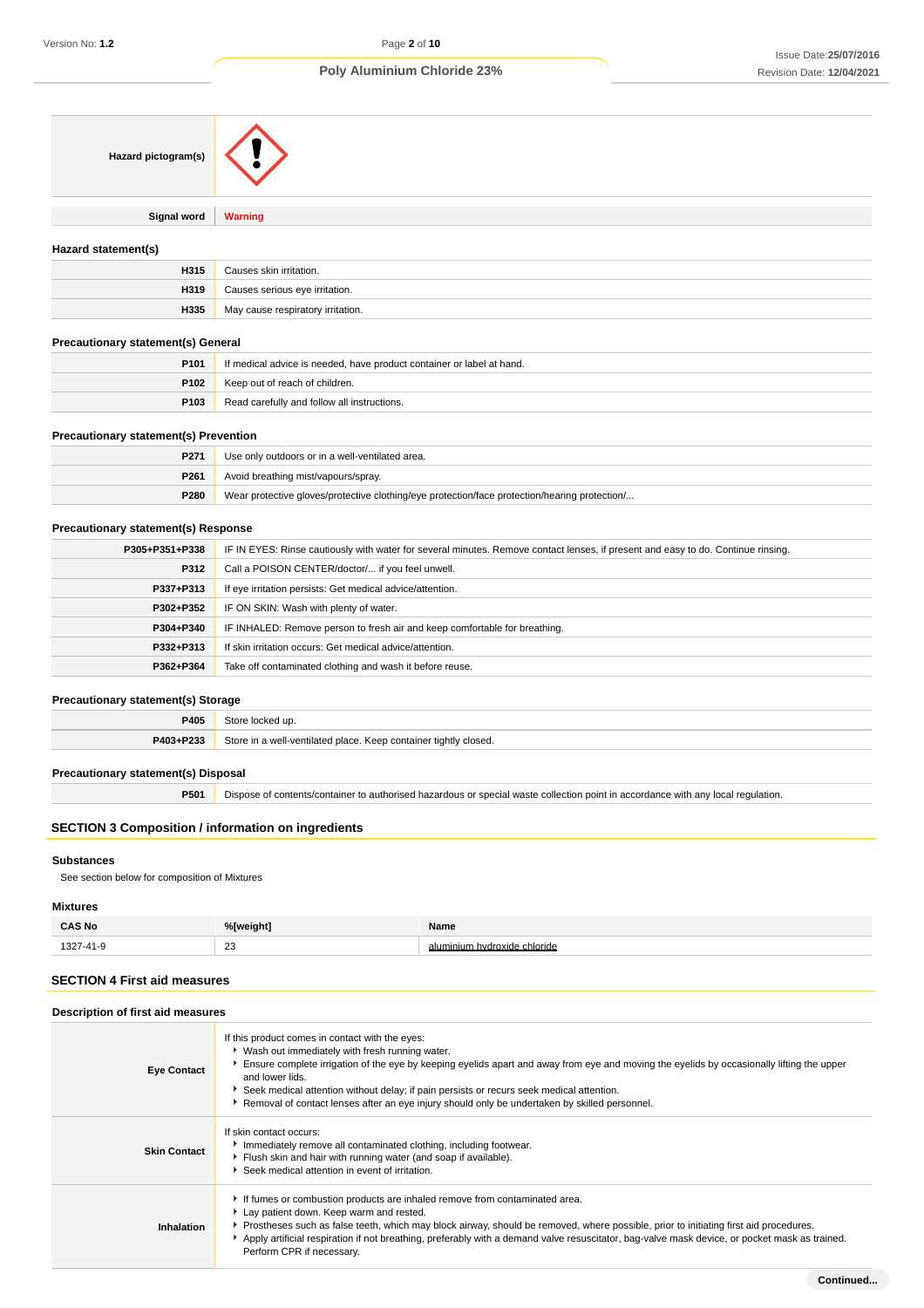|           | Transport to hospital, or doctor, without delay.                                                                                          |
|-----------|-------------------------------------------------------------------------------------------------------------------------------------------|
| Ingestion | Immediately give a glass of water.<br>First aid is not generally required. If in doubt, contact a Poisons Information Centre or a doctor. |

#### **Indication of any immediate medical attention and special treatment needed**

- Manifestation of aluminium toxicity include hypercalcaemia, anaemia, Vitamin D refractory osteodystrophy and a progressive encephalopathy (mixed dysarthria-apraxia of speech, asterixis, tremulousness, myoclonus, dementia, focal seizures). Bone pain, pathological fractures and proximal myopathy can occur.
- Symptoms usually develop insidiously over months to years (in chronic renal failure patients) unless dietary aluminium loads are excessive.
- Serum aluminium levels above 60 ug/ml indicate increased absorption. Potential toxicity occurs above 100 ug/ml and clinical symptoms are present when levels exceed 200 ug/ml.

Deferoxamine has been used to treat dialysis encephalopathy and osteomalacia. CaNa2EDTA is less effective in chelating aluminium. [Ellenhorn and Barceloux: Medical Toxicology]

## **SECTION 5 Firefighting measures**

#### **Extinguishing media**

- There is no restriction on the type of extinguisher which may be used.
- Use extinguishing media suitable for surrounding area.

## **Special hazards arising from the substrate or mixture**

```
Fire Incompatibility None known.
```
#### **Advice for firefighters**

| <b>Fire Fighting</b>         | Alert Fire Brigade and tell them location and nature of hazard.<br>• Wear breathing apparatus plus protective gloves in the event of a fire.<br>▶ Prevent, by any means available, spillage from entering drains or water courses.<br>▶ Use fire fighting procedures suitable for surrounding area.<br>DO NOT approach containers suspected to be hot.<br>Cool fire exposed containers with water spray from a protected location.<br>If safe to do so, remove containers from path of fire.<br>Equipment should be thoroughly decontaminated after use. |
|------------------------------|----------------------------------------------------------------------------------------------------------------------------------------------------------------------------------------------------------------------------------------------------------------------------------------------------------------------------------------------------------------------------------------------------------------------------------------------------------------------------------------------------------------------------------------------------------|
| <b>Fire/Explosion Hazard</b> | $\blacktriangleright$ Non combustible.<br>Not considered a significant fire risk, however containers may burn.<br>Decomposition may produce toxic fumes of:<br>hydrogen chloride<br>May emit poisonous fumes.<br>May emit corrosive fumes.                                                                                                                                                                                                                                                                                                               |
| <b>HAZCHEM</b>               | Not Applicable                                                                                                                                                                                                                                                                                                                                                                                                                                                                                                                                           |

#### **SECTION 6 Accidental release measures**

## **Personal precautions, protective equipment and emergency procedures**

See section 8

## **Environmental precautions**

See section 12

#### **Methods and material for containment and cleaning up**

| <b>Minor Spills</b> | Clean up all spills immediately.<br>Avoid breathing vapours and contact with skin and eyes.<br>▶ Control personal contact with the substance, by using protective equipment.<br>Contain and absorb spill with sand, earth, inert material or vermiculite.<br>▶ Wipe up.<br>• Place in a suitable, labelled container for waste disposal.                                                                                                                                                                                                                                                                                                                                                                                                                                                                                                     |
|---------------------|----------------------------------------------------------------------------------------------------------------------------------------------------------------------------------------------------------------------------------------------------------------------------------------------------------------------------------------------------------------------------------------------------------------------------------------------------------------------------------------------------------------------------------------------------------------------------------------------------------------------------------------------------------------------------------------------------------------------------------------------------------------------------------------------------------------------------------------------|
| <b>Major Spills</b> | Moderate hazard.<br>▶ Clear area of personnel and move upwind.<br>Alert Fire Brigade and tell them location and nature of hazard.<br>▶ Wear breathing apparatus plus protective gloves.<br>▶ Prevent, by any means available, spillage from entering drains or water course.<br>Stop leak if safe to do so.<br>Contain spill with sand, earth or vermiculite.<br>▶ Collect recoverable product into labelled containers for recycling.<br>Neutralise/decontaminate residue (see Section 13 for specific agent).<br>• Collect solid residues and seal in labelled drums for disposal.<br>▶ Wash area and prevent runoff into drains.<br>After clean up operations, decontaminate and launder all protective clothing and equipment before storing and re-using.<br>If contamination of drains or waterways occurs, advise emergency services. |

Personal Protective Equipment advice is contained in Section 8 of the SDS.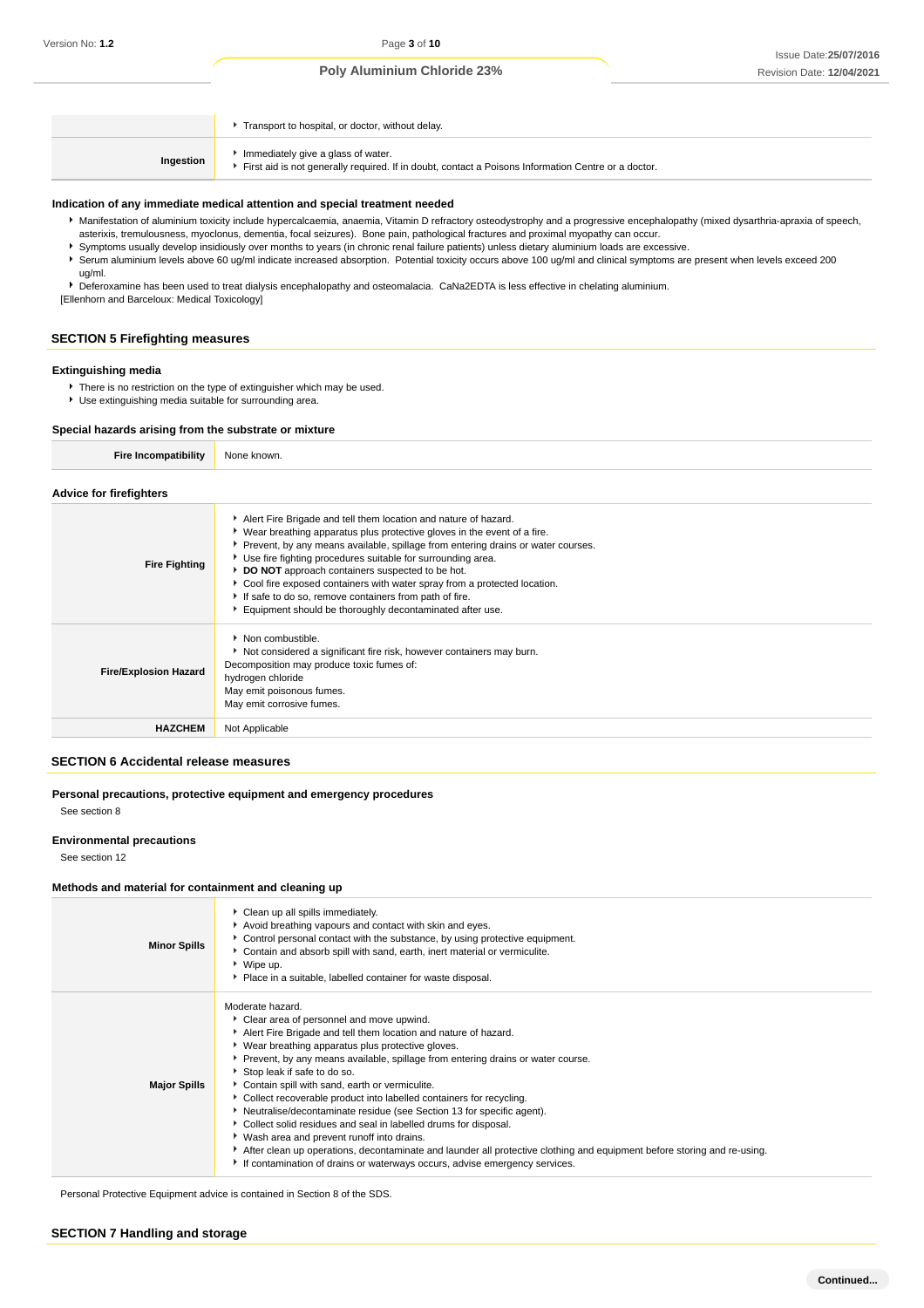## **Precautions for safe handling**

| Safe handling     | Avoid all personal contact, including inhalation.<br>▶ Wear protective clothing when risk of exposure occurs.<br>▶ Use in a well-ventilated area.<br>Avoid contact with incompatible materials.<br>When handling, DO NOT eat, drink or smoke.<br>▶ Keep containers securely sealed when not in use.<br>Avoid physical damage to containers.<br>Always wash hands with soap and water after handling.<br>• Work clothes should be laundered separately. Launder contaminated clothing before re-use.<br>Use good occupational work practice.<br>• Observe manufacturer's storage and handling recommendations contained within this SDS.<br>DO NOT allow clothing wet with material to stay in contact with skin |
|-------------------|-----------------------------------------------------------------------------------------------------------------------------------------------------------------------------------------------------------------------------------------------------------------------------------------------------------------------------------------------------------------------------------------------------------------------------------------------------------------------------------------------------------------------------------------------------------------------------------------------------------------------------------------------------------------------------------------------------------------|
| Other information |                                                                                                                                                                                                                                                                                                                                                                                                                                                                                                                                                                                                                                                                                                                 |
|                   |                                                                                                                                                                                                                                                                                                                                                                                                                                                                                                                                                                                                                                                                                                                 |

## **Conditions for safe storage, including any incompatibilities**

| Suitable container      | Polyethylene or polypropylene container.<br>Packing as recommended by manufacturer (HDPE).<br>Check all containers are clearly labelled and free from leaks. |
|-------------------------|--------------------------------------------------------------------------------------------------------------------------------------------------------------|
| Storage incompatibility | Avoid strong acids, bases.                                                                                                                                   |

## **SECTION 8 Exposure controls / personal protection**

## **Control parameters**

## **Occupational Exposure Limits (OEL)**

#### **INGREDIENT DATA**

| 110112111112717              |                                    |                                  |               |                     |               |               |               |               |
|------------------------------|------------------------------------|----------------------------------|---------------|---------------------|---------------|---------------|---------------|---------------|
| Source                       | <b>Material name</b><br>Ingredient |                                  |               | <b>TWA</b>          | <b>STEL</b>   |               | Peak          | <b>Notes</b>  |
| Australia Exposure Standards | aluminium hydroxide chloride       | Aluminium, soluble salts (as AI) |               | $2 \text{ mg/m}$    | Not Available |               | Not Available | Not Available |
| <b>Emergency Limits</b>      |                                    |                                  |               |                     |               |               |               |               |
| Ingredient                   | TEEL-1                             |                                  | TEEL-2        |                     |               | TEEL-3        |               |               |
| Poly Aluminium Chloride 23%  | Not Available                      |                                  | Not Available |                     |               | Not Available |               |               |
|                              |                                    |                                  |               |                     |               |               |               |               |
| Ingredient                   | <b>Original IDLH</b>               |                                  |               | <b>Revised IDLH</b> |               |               |               |               |
| aluminium hydroxide chloride | Not Available                      |                                  |               | Not Available       |               |               |               |               |

## **MATERIAL DATA**

The TLV is based on the exposures to aluminium chloride and the amount of hydrolysed acid and the corresponding acid TLV to provide the same degree of freedom from irritation. Workers chronically exposed to aluminium dusts and fumes have developed severe pulmonary reactions including fibrosis, emphysema and pneumothorax. A much rarer encephalopathy has also been described.

## **Exposure controls**

| Appropriate engineering<br>controls | Engineering controls are used to remove a hazard or place a barrier between the worker and the hazard. Well-designed engineering controls can<br>be highly effective in protecting workers and will typically be independent of worker interactions to provide this high level of protection.<br>The basic types of engineering controls are:<br>Process controls which involve changing the way a job activity or process is done to reduce the risk.<br>Enclosure and/or isolation of emission source which keeps a selected hazard 'physically' away from the worker and ventilation that strategically<br>'adds' and 'removes' air in the work environment. Ventilation can remove or dilute an air contaminant if designed properly. The design of a<br>ventilation system must match the particular process and chemical or contaminant in use.<br>Employers may need to use multiple types of controls to prevent employee overexposure.<br>General exhaust is adequate under normal operating conditions. Local exhaust ventilation may be required in special circumstances. If risk of<br>overexposure exists, wear approved respirator. Supplied-air type respirator may be required in special circumstances. Correct fit is essential to<br>ensure adequate protection. Provide adequate ventilation in warehouses and enclosed storage areas. |
|-------------------------------------|-------------------------------------------------------------------------------------------------------------------------------------------------------------------------------------------------------------------------------------------------------------------------------------------------------------------------------------------------------------------------------------------------------------------------------------------------------------------------------------------------------------------------------------------------------------------------------------------------------------------------------------------------------------------------------------------------------------------------------------------------------------------------------------------------------------------------------------------------------------------------------------------------------------------------------------------------------------------------------------------------------------------------------------------------------------------------------------------------------------------------------------------------------------------------------------------------------------------------------------------------------------------------------------------------------------------------------------------------------------|
| <b>Personal protection</b>          |                                                                                                                                                                                                                                                                                                                                                                                                                                                                                                                                                                                                                                                                                                                                                                                                                                                                                                                                                                                                                                                                                                                                                                                                                                                                                                                                                             |
| Eye and face protection             | Safety glasses with side shields.<br>Chemical goggles.<br>Contact lenses may pose a special hazard; soft contact lenses may absorb and concentrate irritants. A written policy document, describing<br>the wearing of lenses or restrictions on use, should be created for each workplace or task. This should include a review of lens absorption<br>and adsorption for the class of chemicals in use and an account of injury experience. Medical and first-aid personnel should be trained in<br>their removal and suitable equipment should be readily available. In the event of chemical exposure, begin eye irrigation immediately and<br>remove contact lens as soon as practicable. Lens should be removed at the first signs of eye redness or irritation - lens should be removed in<br>a clean environment only after workers have washed hands thoroughly. [CDC NIOSH Current Intelligence Bulletin 59], [AS/NZS 1336 or<br>national equivalent]                                                                                                                                                                                                                                                                                                                                                                                               |
| <b>Skin protection</b>              | See Hand protection below                                                                                                                                                                                                                                                                                                                                                                                                                                                                                                                                                                                                                                                                                                                                                                                                                                                                                                                                                                                                                                                                                                                                                                                                                                                                                                                                   |
| Hands/feet protection               | * Wear chemical protective gloves, e.g. PVC.<br>▶ Wear safety footwear or safety gumboots, e.g. Rubber                                                                                                                                                                                                                                                                                                                                                                                                                                                                                                                                                                                                                                                                                                                                                                                                                                                                                                                                                                                                                                                                                                                                                                                                                                                      |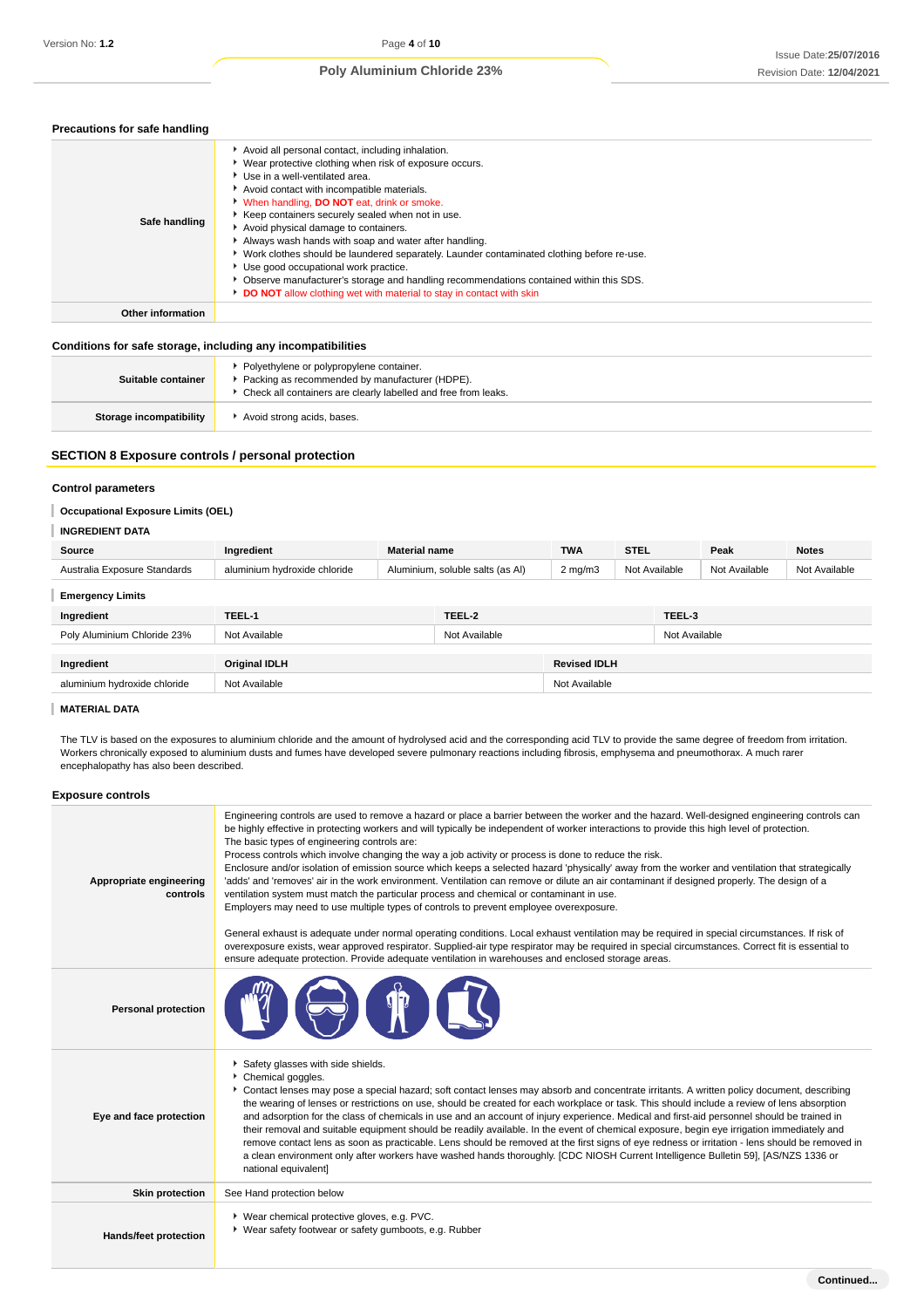|                        | The selection of suitable gloves does not only depend on the material, but also on further marks of quality which vary from manufacturer to<br>manufacturer. Where the chemical is a preparation of several substances, the resistance of the glove material can not be calculated in advance<br>and has therefore to be checked prior to the application.<br>The exact break through time for substances has to be obtained from the manufacturer of the protective gloves and has to be observed when<br>making a final choice.<br>Personal hygiene is a key element of effective hand care. Gloves must only be worn on clean hands. After using gloves, hands should be<br>washed and dried thoroughly. Application of a non-perfumed moisturiser is recommended.<br>Suitability and durability of glove type is dependent on usage. Important factors in the selection of gloves include:<br>frequency and duration of contact,<br>$\cdot$<br>chemical resistance of glove material,<br>$\cdot$<br>glove thickness and<br>dexterity<br>$\cdot$<br>Select gloves tested to a relevant standard (e.g. Europe EN 374, US F739, AS/NZS 2161.1 or national equivalent).<br>When prolonged or frequently repeated contact may occur, a glove with a protection class of 5 or higher (breakthrough time greater than<br>240 minutes according to EN 374, AS/NZS 2161.10.1 or national equivalent) is recommended.<br>When only brief contact is expected, a glove with a protection class of 3 or higher (breakthrough time greater than 60 minutes according to<br>EN 374, AS/NZS 2161.10.1 or national equivalent) is recommended.<br>Some glove polymer types are less affected by movement and this should be taken into account when considering gloves for long-term<br>use.<br>Contaminated gloves should be replaced.<br>As defined in ASTM F-739-96 in any application, gloves are rated as:<br>Excellent when breakthrough time > 480 min<br>$\cdot$<br>Good when breakthrough time > 20 min<br>$\cdot$<br>Fair when breakthrough time < 20 min<br>Poor when glove material degrades<br>For general applications, gloves with a thickness typically greater than 0.35 mm, are recommended.<br>It should be emphasised that glove thickness is not necessarily a good predictor of glove resistance to a specific chemical, as the permeation<br>efficiency of the glove will be dependent on the exact composition of the glove material. Therefore, glove selection should also be based on<br>consideration of the task requirements and knowledge of breakthrough times.<br>Glove thickness may also vary depending on the glove manufacturer, the glove type and the glove model. Therefore, the manufacturers'<br>technical data should always be taken into account to ensure selection of the most appropriate glove for the task.<br>Note: Depending on the activity being conducted, gloves of varying thickness may be required for specific tasks. For example:<br>Thinner gloves (down to 0.1 mm or less) may be required where a high degree of manual dexterity is needed. However, these gloves are<br>only likely to give short duration protection and would normally be just for single use applications, then disposed of.<br>Thicker gloves (up to 3 mm or more) may be required where there is a mechanical (as well as a chemical) risk i.e. where there is abrasion<br>or puncture potential<br>Gloves must only be worn on clean hands. After using gloves, hands should be washed and dried thoroughly. Application of a non-perfumed<br>moisturiser is recommended. |
|------------------------|-------------------------------------------------------------------------------------------------------------------------------------------------------------------------------------------------------------------------------------------------------------------------------------------------------------------------------------------------------------------------------------------------------------------------------------------------------------------------------------------------------------------------------------------------------------------------------------------------------------------------------------------------------------------------------------------------------------------------------------------------------------------------------------------------------------------------------------------------------------------------------------------------------------------------------------------------------------------------------------------------------------------------------------------------------------------------------------------------------------------------------------------------------------------------------------------------------------------------------------------------------------------------------------------------------------------------------------------------------------------------------------------------------------------------------------------------------------------------------------------------------------------------------------------------------------------------------------------------------------------------------------------------------------------------------------------------------------------------------------------------------------------------------------------------------------------------------------------------------------------------------------------------------------------------------------------------------------------------------------------------------------------------------------------------------------------------------------------------------------------------------------------------------------------------------------------------------------------------------------------------------------------------------------------------------------------------------------------------------------------------------------------------------------------------------------------------------------------------------------------------------------------------------------------------------------------------------------------------------------------------------------------------------------------------------------------------------------------------------------------------------------------------------------------------------------------------------------------------------------------------------------------------------------------------------------------------------------------------------------------------------------------------------------------------------------------------------------------------------------------------------------------------------------------------------------------------------------------------------------------------------------------------------------------------------------------------------------------------------------------------------------------------------------------------------------------------------------------------------------------------------------------------------------------------------------------------------------------------------|
| <b>Body protection</b> | See Other protection below                                                                                                                                                                                                                                                                                                                                                                                                                                                                                                                                                                                                                                                                                                                                                                                                                                                                                                                                                                                                                                                                                                                                                                                                                                                                                                                                                                                                                                                                                                                                                                                                                                                                                                                                                                                                                                                                                                                                                                                                                                                                                                                                                                                                                                                                                                                                                                                                                                                                                                                                                                                                                                                                                                                                                                                                                                                                                                                                                                                                                                                                                                                                                                                                                                                                                                                                                                                                                                                                                                                                                                            |
|                        | Barrier cream.                                                                                                                                                                                                                                                                                                                                                                                                                                                                                                                                                                                                                                                                                                                                                                                                                                                                                                                                                                                                                                                                                                                                                                                                                                                                                                                                                                                                                                                                                                                                                                                                                                                                                                                                                                                                                                                                                                                                                                                                                                                                                                                                                                                                                                                                                                                                                                                                                                                                                                                                                                                                                                                                                                                                                                                                                                                                                                                                                                                                                                                                                                                                                                                                                                                                                                                                                                                                                                                                                                                                                                                        |
| Other protection       | Skin cleansing cream.<br>▶ Eye wash unit.                                                                                                                                                                                                                                                                                                                                                                                                                                                                                                                                                                                                                                                                                                                                                                                                                                                                                                                                                                                                                                                                                                                                                                                                                                                                                                                                                                                                                                                                                                                                                                                                                                                                                                                                                                                                                                                                                                                                                                                                                                                                                                                                                                                                                                                                                                                                                                                                                                                                                                                                                                                                                                                                                                                                                                                                                                                                                                                                                                                                                                                                                                                                                                                                                                                                                                                                                                                                                                                                                                                                                             |

## **SECTION 9 Physical and chemical properties**

## **Information on basic physical and chemical properties**

| Appearance                                      | Clear Straw Pale Liquid     |                                            |               |
|-------------------------------------------------|-----------------------------|--------------------------------------------|---------------|
|                                                 |                             |                                            |               |
| <b>Physical state</b>                           | Liquid                      | Relative density (Water= 1)                | $1.33 - 1.35$ |
| Odour                                           | <b>Faint Characteristic</b> | Partition coefficient n-octanol<br>/ water | Not Available |
| <b>Odour threshold</b>                          | Not Available               | Auto-ignition temperature (°C)             | Not Available |
| pH (as supplied)                                | $3 - 4$                     | <b>Decomposition temperature</b>           | Not Available |
| Melting point / freezing point<br>(°C)          | Not Available               | Viscosity (cSt)                            | Not Available |
| Initial boiling point and boiling<br>range (°C) | Not Available               | Molecular weight (g/mol)                   | Not Available |
| Flash point (°C)                                | Not Available               | <b>Taste</b>                               | Not Available |
| <b>Evaporation rate</b>                         | Not Available               | <b>Explosive properties</b>                | Not Available |
| Flammability                                    | Non Flammable               | <b>Oxidising properties</b>                | Not Available |
| Upper Explosive Limit (%)                       | Not Available               | Surface Tension (dyn/cm or<br>$mN/m$ )     | Not Available |
| Lower Explosive Limit (%)                       | Not Available               | <b>Volatile Component (%vol)</b>           | Not Available |
| Vapour pressure (kPa)                           | Not Available               | Gas group                                  | Not Available |
| Solubility in water                             | Miscible                    | pH as a solution (1%)                      | Not Available |
| Vapour density $(Air = 1)$                      | Not Available               | VOC g/L                                    | Not Available |

## **SECTION 10 Stability and reactivity**

| Reactivity                | See section 7                                                                                                                      |
|---------------------------|------------------------------------------------------------------------------------------------------------------------------------|
| <b>Chemical stability</b> | Unstable in the presence of incompatible materials.<br>▶ Product is considered stable.<br>Hazardous polymerisation will not occur. |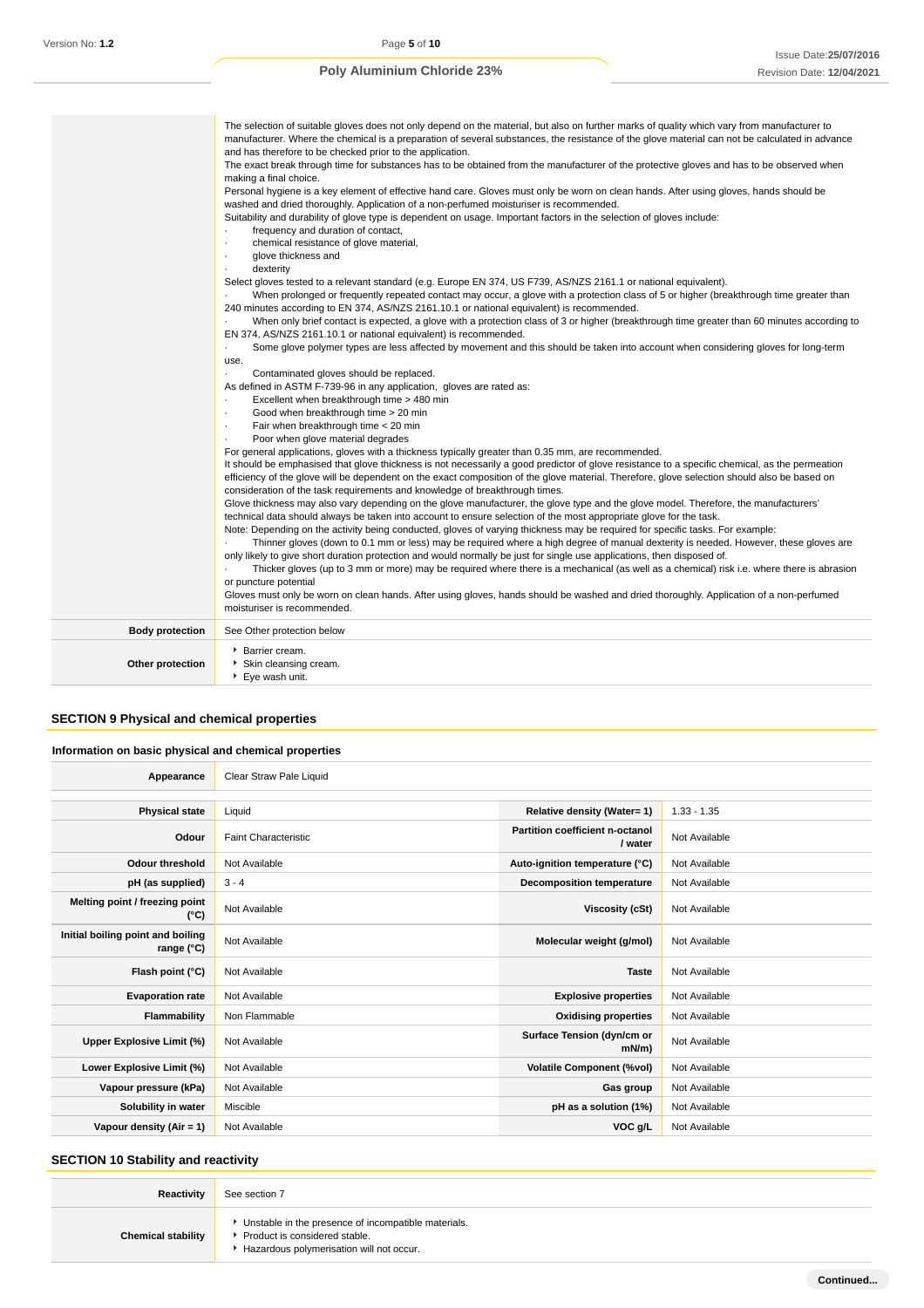| Possibility of hazardous<br>reactions       | See section 7 |
|---------------------------------------------|---------------|
| <b>Conditions to avoid</b>                  | See section 7 |
| Incompatible materials                      | See section 7 |
| <b>Hazardous decomposition</b><br>products  | See section 5 |
| <b>SECTION 11 Toxicological information</b> |               |
| Information on toxicological effects        |               |

| <b>Respiratory or Skin</b><br>sensitisation | <b>STOT - Single Exposure</b><br>×<br>×<br><b>STOT - Repeated Exposure</b>                                                                                                                                                                                                                                                                                                                                                                                                                                                                                                                                                                                                                                                                                                                                                                                                                                                                                                                                                                                                                                                                                                                                                                                                                                                                                                                                                                                                                                                     |                   |                                                      |   |  |  |
|---------------------------------------------|--------------------------------------------------------------------------------------------------------------------------------------------------------------------------------------------------------------------------------------------------------------------------------------------------------------------------------------------------------------------------------------------------------------------------------------------------------------------------------------------------------------------------------------------------------------------------------------------------------------------------------------------------------------------------------------------------------------------------------------------------------------------------------------------------------------------------------------------------------------------------------------------------------------------------------------------------------------------------------------------------------------------------------------------------------------------------------------------------------------------------------------------------------------------------------------------------------------------------------------------------------------------------------------------------------------------------------------------------------------------------------------------------------------------------------------------------------------------------------------------------------------------------------|-------------------|------------------------------------------------------|---|--|--|
| <b>Serious Eye Damage/Irritation</b>        | ✔                                                                                                                                                                                                                                                                                                                                                                                                                                                                                                                                                                                                                                                                                                                                                                                                                                                                                                                                                                                                                                                                                                                                                                                                                                                                                                                                                                                                                                                                                                                              |                   |                                                      | ✔ |  |  |
| <b>Skin Irritation/Corrosion</b>            | ✔                                                                                                                                                                                                                                                                                                                                                                                                                                                                                                                                                                                                                                                                                                                                                                                                                                                                                                                                                                                                                                                                                                                                                                                                                                                                                                                                                                                                                                                                                                                              |                   | <b>Reproductivity</b>                                | × |  |  |
| <b>Acute Toxicity</b>                       | ×                                                                                                                                                                                                                                                                                                                                                                                                                                                                                                                                                                                                                                                                                                                                                                                                                                                                                                                                                                                                                                                                                                                                                                                                                                                                                                                                                                                                                                                                                                                              |                   | Carcinogenicity                                      | × |  |  |
| Legend:                                     | 1. Value obtained from Europe ECHA Registered Substances - Acute toxicity 2.* Value obtained from manufacturer's SDS. Unless otherwise<br>specified data extracted from RTECS - Register of Toxic Effect of chemical Substances                                                                                                                                                                                                                                                                                                                                                                                                                                                                                                                                                                                                                                                                                                                                                                                                                                                                                                                                                                                                                                                                                                                                                                                                                                                                                                |                   |                                                      |   |  |  |
|                                             | Oral(Rat) LD50; >300<2000 mg/kg[1]                                                                                                                                                                                                                                                                                                                                                                                                                                                                                                                                                                                                                                                                                                                                                                                                                                                                                                                                                                                                                                                                                                                                                                                                                                                                                                                                                                                                                                                                                             |                   |                                                      |   |  |  |
| aluminium hydroxide chloride                | Inhalation(Rat) LC50; >5 mg/l4h <sup>[1]</sup>                                                                                                                                                                                                                                                                                                                                                                                                                                                                                                                                                                                                                                                                                                                                                                                                                                                                                                                                                                                                                                                                                                                                                                                                                                                                                                                                                                                                                                                                                 |                   | Skin: no adverse effect observed (not irritating)[1] |   |  |  |
|                                             | dermal (rat) LD50: >2000 mg/kg[1]                                                                                                                                                                                                                                                                                                                                                                                                                                                                                                                                                                                                                                                                                                                                                                                                                                                                                                                                                                                                                                                                                                                                                                                                                                                                                                                                                                                                                                                                                              |                   | Eye: no adverse effect observed (not irritating)[1]  |   |  |  |
|                                             | <b>TOXICITY</b>                                                                                                                                                                                                                                                                                                                                                                                                                                                                                                                                                                                                                                                                                                                                                                                                                                                                                                                                                                                                                                                                                                                                                                                                                                                                                                                                                                                                                                                                                                                | <b>IRRITATION</b> |                                                      |   |  |  |
|                                             | Not Available                                                                                                                                                                                                                                                                                                                                                                                                                                                                                                                                                                                                                                                                                                                                                                                                                                                                                                                                                                                                                                                                                                                                                                                                                                                                                                                                                                                                                                                                                                                  |                   | Not Available                                        |   |  |  |
| Poly Aluminium Chloride 23%                 | <b>TOXICITY</b>                                                                                                                                                                                                                                                                                                                                                                                                                                                                                                                                                                                                                                                                                                                                                                                                                                                                                                                                                                                                                                                                                                                                                                                                                                                                                                                                                                                                                                                                                                                |                   | <b>IRRITATION</b>                                    |   |  |  |
|                                             |                                                                                                                                                                                                                                                                                                                                                                                                                                                                                                                                                                                                                                                                                                                                                                                                                                                                                                                                                                                                                                                                                                                                                                                                                                                                                                                                                                                                                                                                                                                                |                   |                                                      |   |  |  |
| Chronic                                     | Long-term exposure to respiratory irritants may result in disease of the airways involving difficult breathing and related systemic problems.<br>Limited evidence suggests that repeated or long-term occupational exposure may produce cumulative health effects involving organs or<br>biochemical systems.<br>Occupational exposure to aluminium compounds may produce asthma, chronic obstructive lung disease and pulmonary fibrosis. Long-term<br>overexposure may produce dyspnoea, cough, pneumothorax, variable sputum production and nodular interstitial fibrosis; death has been<br>reported. Chronic interstitial pneumonia with severe cavitations in the right upper lung and small cavities in the remaining lung tissue, have been<br>observed in gross pathology. Shaver's Disease may result from occupational exposure to fumes or dusts; this may produce respiratory distress<br>and fibrosis with large blebs. Animal studies produce no indication that aluminium or its compounds are carcinogenic.                                                                                                                                                                                                                                                                                                                                                                                                                                                                                                   |                   |                                                      |   |  |  |
| Eye                                         | Evidence exists, or practical experience predicts, that the material may cause eye irritation in a substantial number of individuals and/or may<br>produce significant ocular lesions which are present twenty-four hours or more after instillation into the eye(s) of experimental animals.<br>Repeated or prolonged eye contact may cause inflammation characterised by temporary redness (similar to windburn) of the conjunctiva<br>(conjunctivitis); temporary impairment of vision and/or other transient eye damage/ulceration may occur.                                                                                                                                                                                                                                                                                                                                                                                                                                                                                                                                                                                                                                                                                                                                                                                                                                                                                                                                                                              |                   |                                                      |   |  |  |
| <b>Skin Contact</b>                         | Evidence exists, or practical experience predicts, that the material either produces inflammation of the skin in a substantial number of individuals<br>following direct contact, and/or produces significant inflammation when applied to the healthy intact skin of animals, for up to four hours, such<br>inflammation being present twenty-four hours or more after the end of the exposure period. Skin irritation may also be present after prolonged or<br>repeated exposure; this may result in a form of contact dermatitis (nonallergic). The dermatitis is often characterised by skin redness (erythema)<br>and swelling (oedema) which may progress to blistering (vesiculation), scaling and thickening of the epidermis. At the microscopic level there<br>may be intercellular oedema of the spongy layer of the skin (spongiosis) and intracellular oedema of the epidermis.<br>The material may accentuate any pre-existing dermatitis condition<br>Skin contact is not thought to have harmful health effects (as classified under EC Directives); the material may still produce health damage<br>following entry through wounds, lesions or abrasions.<br>Open cuts, abraded or irritated skin should not be exposed to this material<br>Entry into the blood-stream through, for example, cuts, abrasions, puncture wounds or lesions, may produce systemic injury with harmful effects.<br>Examine the skin prior to the use of the material and ensure that any external damage is suitably protected. |                   |                                                      |   |  |  |
| Ingestion                                   | Acute toxic responses to aluminium are confined to the more soluble forms.<br>The material has NOT been classified by EC Directives or other classification systems as 'harmful by ingestion'. This is because of the lack of<br>corroborating animal or human evidence. The material may still be damaging to the health of the individual, following ingestion, especially where<br>pre-existing organ (e.g liver, kidney) damage is evident. Present definitions of harmful or toxic substances are generally based on doses<br>producing mortality rather than those producing morbidity (disease, ill-health). Gastrointestinal tract discomfort may produce nausea and<br>vomiting. In an occupational setting however, ingestion of insignificant quantities is not thought to be cause for concern.                                                                                                                                                                                                                                                                                                                                                                                                                                                                                                                                                                                                                                                                                                                    |                   |                                                      |   |  |  |
| Inhaled                                     | system.<br>The material has NOT been classified by EC Directives or other classification systems as 'harmful by inhalation'. This is because of the lack of<br>corroborating animal or human evidence. In the absence of such evidence, care should be taken nevertheless to ensure exposure is kept to a<br>minimum and that suitable control measures be used, in an occupational setting to control vapours, fumes and aerosols.                                                                                                                                                                                                                                                                                                                                                                                                                                                                                                                                                                                                                                                                                                                                                                                                                                                                                                                                                                                                                                                                                            |                   |                                                      |   |  |  |
|                                             | Evidence shows, or practical experience predicts, that the material produces irritation of the respiratory system, in a substantial number of<br>individuals, following inhalation. In contrast to most organs, the lung is able to respond to a chemical insult by first removing or neutralising the<br>irritant and then repairing the damage. The repair process, which initially evolved to protect mammalian lungs from foreign matter and antigens,<br>may however, produce further lung damage resulting in the impairment of gas exchange, the primary function of the lungs. Respiratory tract<br>irritation often results in an inflammatory response involving the recruitment and activation of many cell types, mainly derived from the vascular                                                                                                                                                                                                                                                                                                                                                                                                                                                                                                                                                                                                                                                                                                                                                                 |                   |                                                      |   |  |  |

**Mutagenicity X** Aspiration Hazard

 $\pmb{\times}$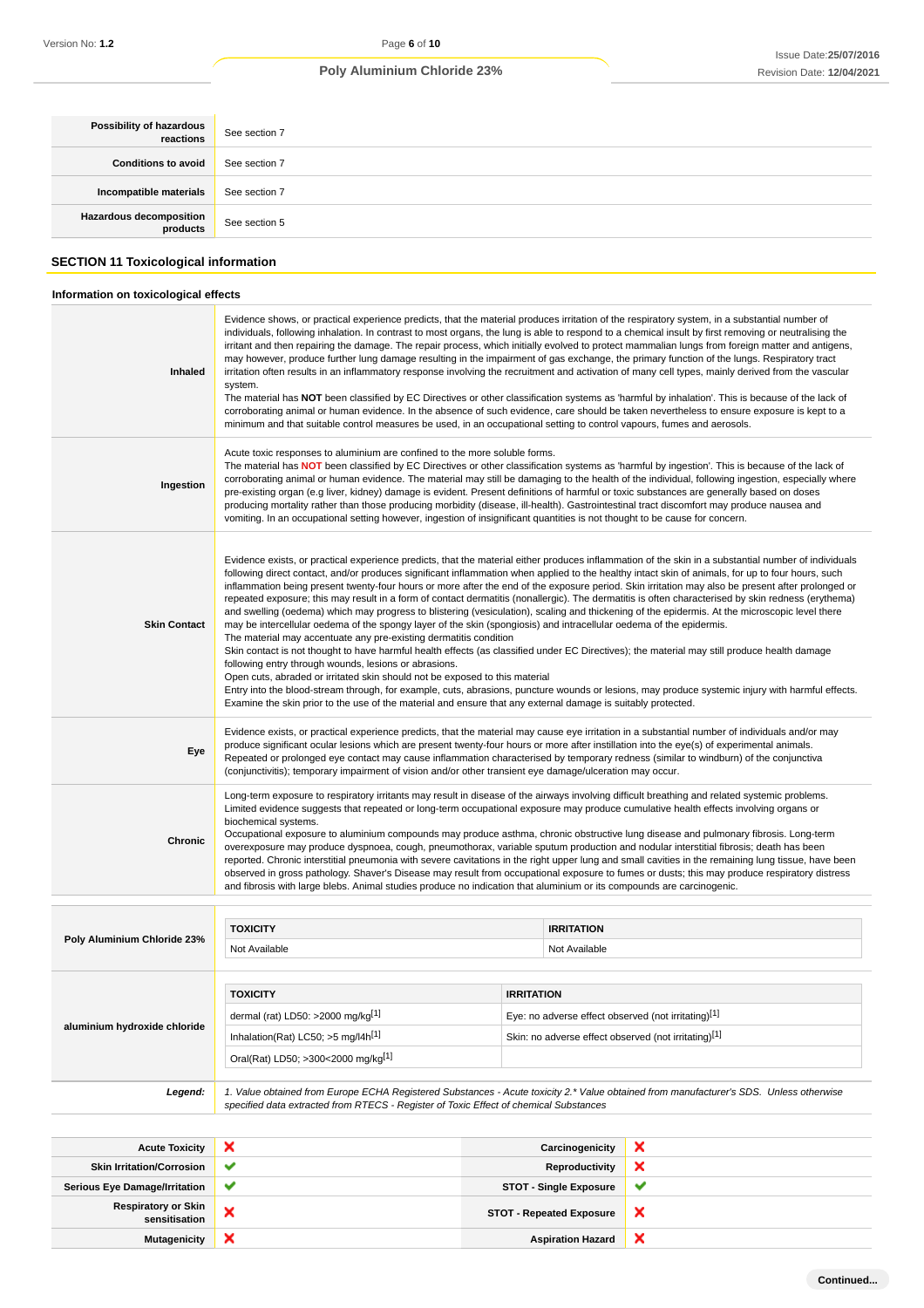Legend:  $\blacktriangleright$  - Data either not available or does not till the criteria for classification  $\blacktriangleright$  – Data available to make classification

#### **SECTION 12 Ecological information**

| Poly Aluminium Chloride 23%  | Endpoint                       | <b>Test Duration (hr)</b> | <b>Species</b> |                               | Value         |              | Source        |        |
|------------------------------|--------------------------------|---------------------------|----------------|-------------------------------|---------------|--------------|---------------|--------|
|                              | Not Available<br>Not Available |                           |                | Not Available                 | Not Available |              | Not Available |        |
|                              | Endpoint                       | <b>Test Duration (hr)</b> | <b>Species</b> |                               |               | Value        |               | Source |
|                              | EC50                           | 48                        |                | Crustacea                     |               | $0.33$ mg/l  |               | 2      |
|                              | <b>LC50</b>                    | 96                        | Fish           |                               |               | $>0.42$ mg/l |               | 2      |
| aluminium hydroxide chloride | EC50                           | 72                        |                | Algae or other aquatic plants |               | $0.04$ mg/l  |               | 2      |
|                              | EC50(ECx)                      | 192                       |                | Crustacea                     |               |              | $0.005$ mg/l  | 2      |
|                              | EC50                           | 96                        |                | Algae or other aquatic plants |               |              | $0.46$ mg/l   | 2      |

Data 6. NITE (Japan) - Bioconcentration Data 7. METI (Japan) - Bioconcentration Data 8. Vendor Data

Although inorganic chloride ions are not normally considered toxic they can exist in effluents at acutely toxic levels (chloride >3000 mg/l). The resulting salinity can exceed the tolerances of most freshwater organisms.

Inorganic chlorine eventually finds its way into the aqueous compartment and as such is bioavailable. Incidental exposure to inorganic chloride may occur in occupational settings where chemicals management policies are improperly applied. The toxicity of chloride salts depends on the counter-ion (cation) present; that of chloride itself is unknown. Chloride toxicity has not been observed in humans except in the special case of impaired sodium chloride metabolism, e.g. in congestive heart failure. Healthy individuals can tolerate the intake of large quantities of chloride provided that there is a concomitant intake of fresh water.

Although excessive intake of drinking-water containing sodium chloride at concentrations above 2.5 g/litre has been reported to produce hypertension, this effect is believed to be related to the sodium ion concentration.

Chloride concentrations in excess of about 250 mg/litre can give rise to detectable taste in water, but the threshold depends upon the associated cations. Consumers can, however, become accustomed to concentrations in excess of 250 mg/litre. No health-based guideline value is proposed for chloride in drinking-water.

In humans, 88% of chloride is extracellular and contributes to the osmotic activity of body fluids. The electrolyte balance in the body is maintained by adjusting total dietary intake and by excretion via the kidneys and gastrointestinal tract. Chloride is almost completely absorbed in normal individuals, mostly from the proximal half of the small intestine. Normal fluid loss amounts to about 1.5-2 liters/day, together with about 4 g of chloride per day. Most (90 - 95%) is excreted in the urine, with minor amounts in faeces (4-8%) and sweat (2%). Chloride increases the electrical conductivity of water and thus increases its corrosivity. In metal pipes, chloride reacts with metal ions to form soluble salts thus increasing levels of metals in drinking-water. In lead pipes, a protective oxide layer is built up, but chloride enhances galvanic corrosion. It can also increase the rate of pitting corrosion of metal pipes. For aluminium and its compounds and salts:

Despite its prevalence in the environment, no known form of life uses aluminium salts metabolically. In keeping with its pervasiveness, aluminium is well tolerated by plants and animals.Owing to their prevalence, potential beneficial (or otherwise) biological roles of aluminium compounds are of continuing interest.

#### **Environmental fate:**

Aluminium occurs in the environment in the form of silicates, oxides and hydroxides, combined with other elements such as sodium, fluorine and arsenic complexes with organic matter.

Acidification of soils releases aluminium as a transportable solution. Mobilisation of aluminium by acid rain results in aluminium becoming available for plant uptake. As an element, aluminum cannot be degraded in the environment, but may undergo various precipitation or ligand exchange reactions. Aluminum in compounds has only one oxidation state (+3), and would not undergo oxidation-reduction reactions under environmental conditions. Aluminum can be complexed by various ligands present in the environment (e.g., fulvic and humic acids). The solubility of aluminum in the environment will depend on the ligands present and the pH.

The trivalent aluminum ion is surrounded by six water molecules in solution. The hydrated aluminum ion, [Al(H2O)6]3+, undergoes hydrolysis, in which a stepwise deprotonation of the coordinated water ligands forms bound hydroxide ligands (e.g., [Al(H2O)5(OH)]2+, [Al(H2O)4(OH)2]+). The speciation of aluminum in water is pH dependent. The hydrated trivalent aluminum ion is the predominant form at pH levels below 4. Between pH 5 and 6, the predominant hydrolysis products are Al(OH)2+ and Al(OH)2+, while the solid Al(OH)3 is most prevalent between pH 5.2 and 8.8. The soluble species Al(OH)4- is the predominant species above pH 9, and is the only species present above pH 10. Polymeric aluminum hydroxides appear between pH 4.7 and 10.5, and increase in size until they are transformed into colloidal particles of amorphous Al(OH)3, which crystallise to gibbsite in acid waters.

Polymerisation is affected by the presence of dissolved silica; when enough silica is present, aluminum is precipitated as poorly crystallised clay mineral species. Hydroxyaluminum compounds are considered amphoteric (e.g., they can act as both acids and bases in solution). Because of this property, aluminum hydroxides can act as buffers

and resist pH changes within the narrow pH range of 4-5.

Monomeric aluminum compounds, typified by aluminum fluoride, chloride, and sulfate, are considered reactive or labile compounds, whereas polymeric aluminum species react much more slowly in the environment. Aluminum has a stronger attraction for fluoride in an acidic environment compared to other inorganic ligand.

The adsorption of aluminum onto clay surfaces can be a significant factor in controlling aluminum mobility in the environment, and these adsorption reactions, measured in one study at pH 3.0-4.1, have been observed to be very rapid. However, clays may act either as a sink or a source for soluble aluminum depending on the degree of aluminum saturation on the clay surface.

Within the pH range of 5-6, aluminum complexes with phosphate and is removed from solution. Because phosphate is a necessary nutrient in ecological systems, this immobilization of both aluminum and phosphate may result in depleted nutrient states in surface water.

Plant species and cultivars of the same species differ considerably in their ability to take up and translocate aluminum to above-ground parts. Tea leaves may contain very high concentrations of aluminum, >5,000 mg/kg in old leaves. Other plants that may contain high levels of aluminum include Lycopodium (Lycopodiaceae), a few ferns, Symplocos (Symplocaceae), and Orites (Proteaceae). Aluminum is often taken up and concentrated in root tissue. In sub-alpine ecosystems, the large root biomass of the Douglas fir, Abies amabilis, takes up aluminum and immobilizes it, preventing large accumulation in above-ground tissue. It is unclear to what extent aluminum is taken up into root food crops and leafy vegetables. An uptake factor (concentration of aluminum in the plant/concentration of aluminum in soil) of 0.004 for leafy vegetables and 0.00065 for fruits and tubers has been reported, but the pH and plant species from which these uptake factors were derived are unclear. Based upon these values, however, it is clear that aluminum is not taken up in plants from soil, but is instead biodiluted.

Aluminum concentrations in rainbow trout from an alum-treated lake, an untreated lake, and a hatchery were highest in gill tissue and lowest in muscle. Aluminum residue analyses in brook trout have shown that whole-body aluminum content decreases as the fish advance from larvae to juveniles. These results imply that the aging larvae begin to decrease their rate of aluminum uptake, to eliminate aluminum at a rate that exceeds uptake, or to maintain approximately the same amount of aluminum while the body mass increases. The decline in whole-body aluminum residues in juvenile brook trout may be related to growth and dilution by edible muscle tissue that accumulated less aluminum than did the other tissues. The greatest fraction of the gill-associated aluminum was not sorbed to the gill tissue, but to the gill mucus. It is thought that mucus appears to retard aluminum transport from solution to the membrane surface, thus delaying the acute biological response of the fish. It has been reported that concentrations of aluminum in whole-body tissue of the Atlantic salmon exposed to high concentrations of aluminum ranging from 3 ug/g (for fish exposed to 33 ug/L) to 96 ug/g (for fish exposed to 264 ug/L) at pH 5.5. After 60 days of exposure, BCFs ranged from 76 to 190 and were directly related to the aluminum exposure concentration. In acidic waters (pH 4.6-5.3) with low concentrations of calcium (0.5-1.5 mg Ca/L), labile aluminum between 25 and 75 ug/L is toxic. Because aluminum is toxic to many aquatic species, it is not bioaccumulated to a significant degree (BCF <300) in most fish and shellfish; therefore, consumption of contaminated fish does not appear to be a significant source of aluminum exposure in humans.

Bioconcentration of aluminum has also been reported for several aquatic invertebrate species. BCF values ranging from 0.13 to 0.5 in the whole-body were reported for the snail. Bioconcentration of aluminum has also been reported for aquatic insects.

**Ecotoxicity:**

**Freshwater species pH >6.5**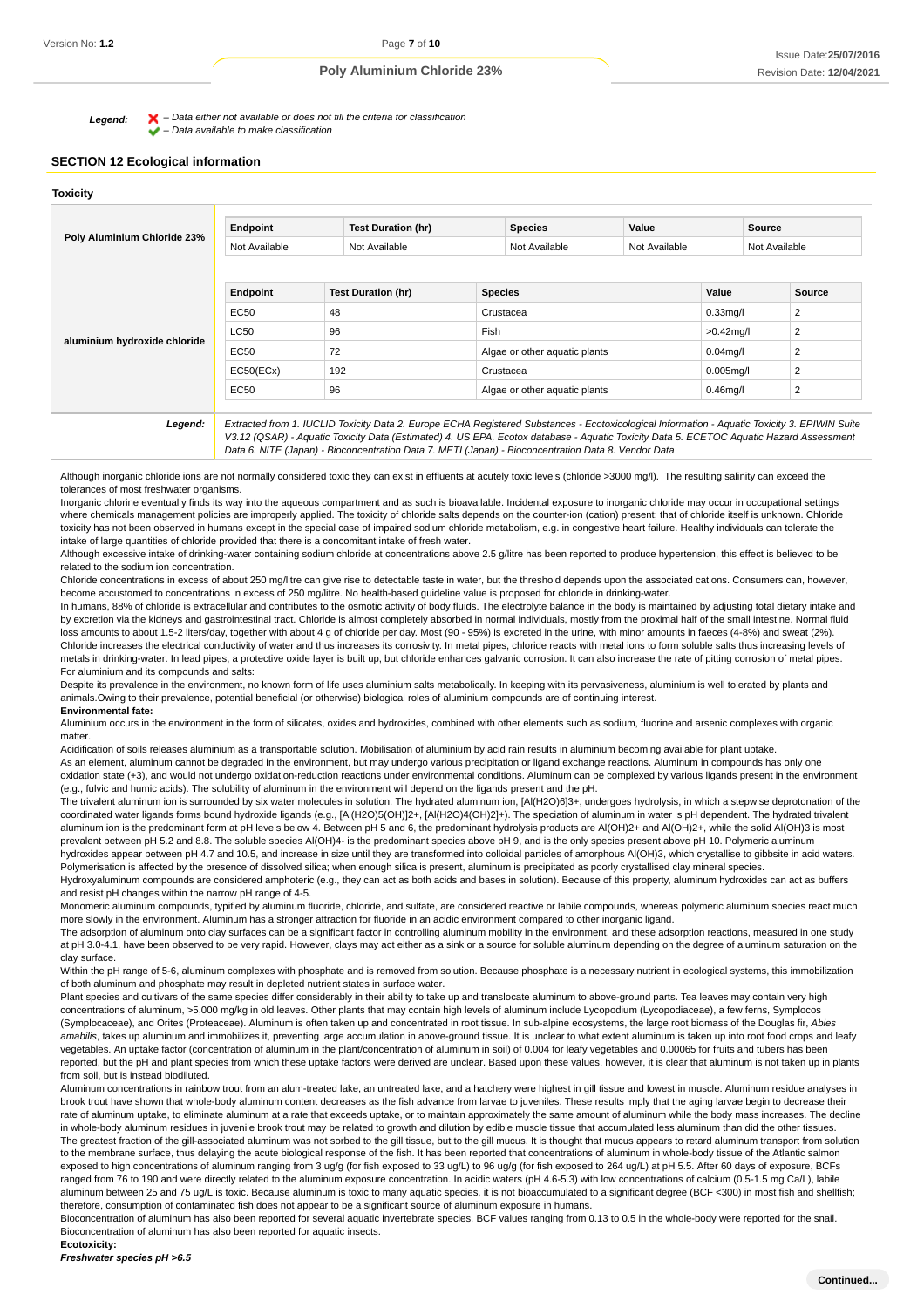Fish: Acute LC50 (48-96 h) 5 spp: 0.6 (Salmo salar) - 106 mg/L; Chronic NOEC (8-28 d): 7 spp,NOEC, 0.034-7.1 mg/L. The lowest measured chronic figure was an 8-d LC50 of 0.17 mg/L for Micropterus sp.

Amphibian: Acute LC50 (4 d): Bufo americanus, 0.86-1.66 mg/L; Chronic LC50 (8-d) 2.28 mg/L Crustaceans LC50 (48 h): 1 sp 2.3-36 9 mg/L; Chronic NOEC (7-28 d) 3 spp, 0.136-1.72 mg/L

Algae EC50 (96 h): population growth, 0.46-0.57 mg/L; 2 spp, chronic NOEC, 0.8-2.0 mg/L

**Freshwater species pH <6.5 (all between pH 4.5 and 6.0)**

Fish LC50 (24-96 h): 4 spp, 0.015 (S. trutta) - 4.2 mg/L; chronic data on Salmo trutta, LC50 (21-42 d) 0.015- 0.105 mg/L

Amphibians LC50 (4-5 d): 2 spp, 0.540-2.670 m/L (absolute range 0.40-5.2 mg/L)

Alga: 1 sp NOEC growth 2.0 mg/L

Among freshwater aquatic plants, single-celled plants are generally the most sensitive to aluminium. Fish are generally more sensitive to aluminium than aquatic invertebrates. Aluminium is a gill toxicant to fish, causing both ionoregulatory and respiratory effects.

The bioavailability and toxicity of aluminium is generally greatest in acid solutions. Aluminium in acid habitats has been observed to be toxic to fish and phytoplankton. Aluminium is generally more toxic over the pH range 4.4.5.4, with a maximum toxicity occurring around pH 5.0.5.2. The inorganic single unit aluminium species (Al(OH)2 +) is thought to be the most toxic. Under very acid conditions, the toxic effects of the high H+ concentration appear to be more important than the effects of low concentrations of aluminium; at approximately neutral pH values, the toxicity of aluminium is greatly reduced. The solubility of aluminium is also enhanced under alkaline conditions, due to its amphoteric character, and some researchers found that the acute toxicity of aluminium increased from pH 7 to pH 9. However, the opposite relationship was found in other studies. The uptake and toxicity of aluminium in freshwater organisms generally decreases with increasing water hardness under acidic, neutral and alkaline conditions. Complexing agents such as fluoride, citrate and humic substances reduce the availability of aluminium to organisms, resulting in lower toxicity. Silicon can also reduce aluminium toxicity to fish. Drinking Water Standards:

aluminium: 200 ug/l (UK max.) 200 ug/l (WHO guideline) chloride: 400 mg/l (UK max.) 250 mg/l (WHO guideline) fluoride: 1.5 mg/l (UK max.) 1.5 mg/l (WHO guideline) nitrate: 50 mg/l (UK max.) 50 mg/l (WHO guideline) sulfate: 250 mg/l (UK max.) Soil Guideline: none available. Air Quality Standards: none available. **DO NOT** discharge into sewer or waterways.

#### **Persistence and degradability**

| Ingredient                       | Persistence: Water/Soil               | Persistence: Air                      |
|----------------------------------|---------------------------------------|---------------------------------------|
|                                  | No Data available for all ingredients | No Data available for all ingredients |
| <b>Bioaccumulative potential</b> |                                       |                                       |
|                                  |                                       |                                       |
| Ingradiant                       | <b>Riogecumulation</b>                |                                       |

| Ingredient              | <b>Bioaccumulation</b>                |
|-------------------------|---------------------------------------|
|                         | No Data available for all ingredients |
| <b>Mobility in soil</b> |                                       |
| Ingredient              | <b>Mobility</b>                       |
|                         | No Data available for all ingredients |

#### **SECTION 13 Disposal considerations**

| Waste treatment methods      |                                                                                                                                                                                                                                                                                                                                                                                                                                                                                                                                                                                                                                                                                                                                                                                                                                                                                                                                                                                                                                                                                                                                                                                                                                                                                                                                                                                                                                                                                                                                                                                                                                                                                                                              |
|------------------------------|------------------------------------------------------------------------------------------------------------------------------------------------------------------------------------------------------------------------------------------------------------------------------------------------------------------------------------------------------------------------------------------------------------------------------------------------------------------------------------------------------------------------------------------------------------------------------------------------------------------------------------------------------------------------------------------------------------------------------------------------------------------------------------------------------------------------------------------------------------------------------------------------------------------------------------------------------------------------------------------------------------------------------------------------------------------------------------------------------------------------------------------------------------------------------------------------------------------------------------------------------------------------------------------------------------------------------------------------------------------------------------------------------------------------------------------------------------------------------------------------------------------------------------------------------------------------------------------------------------------------------------------------------------------------------------------------------------------------------|
| Product / Packaging disposal | Legislation addressing waste disposal requirements may differ by country, state and/ or territory. Each user must refer to laws operating in their<br>area. In some areas, certain wastes must be tracked.<br>A Hierarchy of Controls seems to be common - the user should investigate:<br>Reduction<br>▶ Reuse<br>Recycling<br>Disposal (if all else fails)<br>This material may be recycled if unused, or if it has not been contaminated so as to make it unsuitable for its intended use. If it has been<br>contaminated, it may be possible to reclaim the product by filtration, distillation or some other means. Shelf life considerations should also be<br>applied in making decisions of this type. Note that properties of a material may change in use, and recycling or reuse may not always be<br>appropriate.<br>DO NOT allow wash water from cleaning or process equipment to enter drains.<br>It may be necessary to collect all wash water for treatment before disposal.<br>In all cases disposal to sewer may be subject to local laws and regulations and these should be considered first.<br>• Where in doubt contact the responsible authority.<br>Recycle wherever possible.<br>Consult manufacturer for recycling options or consult local or regional waste management authority for disposal if no suitable treatment or<br>disposal facility can be identified.<br>▶ Dispose of by: burial in a land-fill specifically licensed to accept chemical and / or pharmaceutical wastes or incineration in a licensed<br>apparatus (after admixture with suitable combustible material).<br>Decontaminate empty containers. Observe all label safeguards until containers are cleaned and destroyed. |

#### **SECTION 14 Transport information**

#### **Labels Required**

| Mar<br>лш<br>and the control of the con-  | <b>NO</b>                  |
|-------------------------------------------|----------------------------|
| $\sim$ $\sim$ $\sim$ $\sim$ $\sim$ $\sim$ | . Annlicahle<br><b>NOT</b> |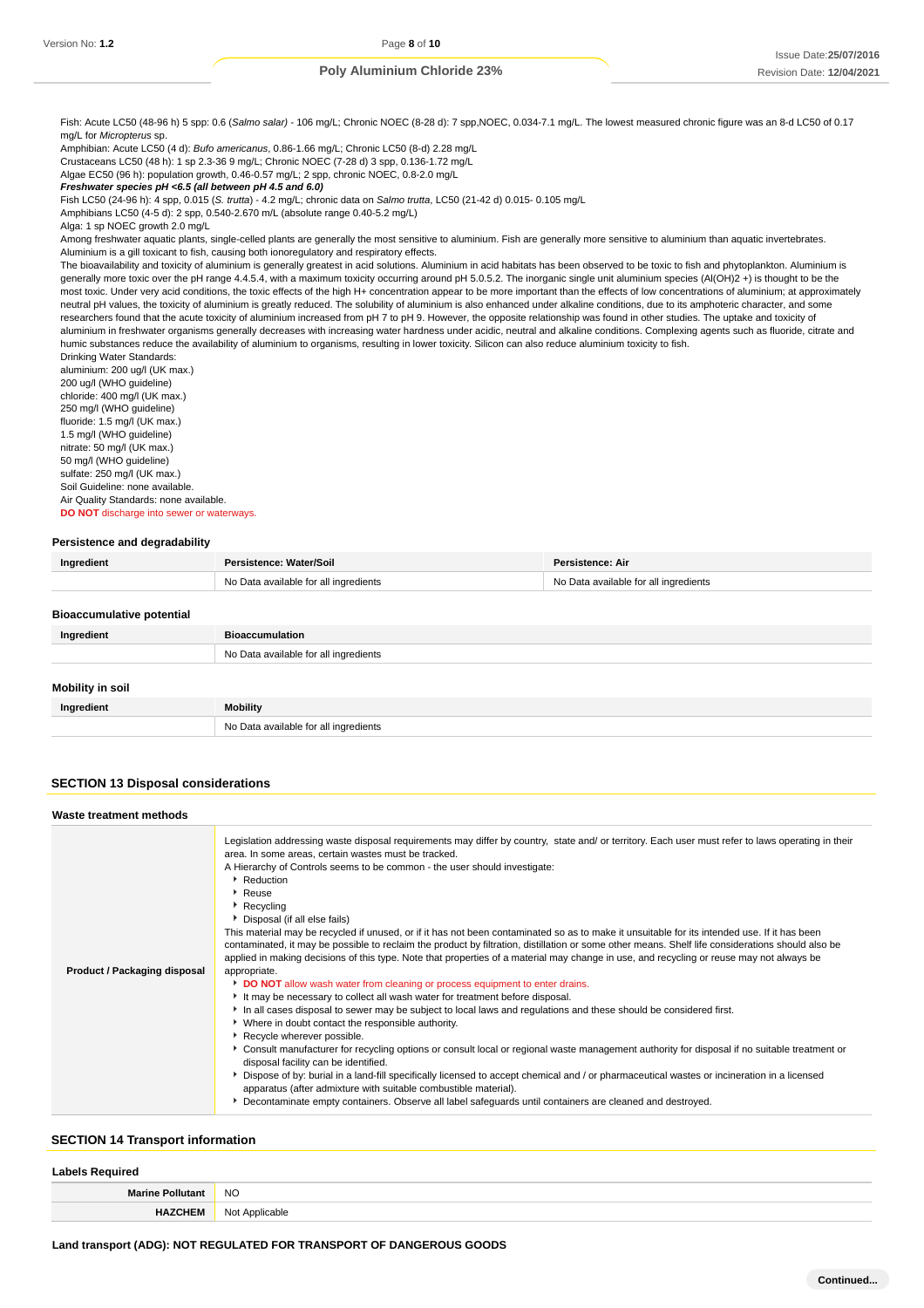## **Air transport (ICAO-IATA / DGR): NOT REGULATED FOR TRANSPORT OF DANGEROUS GOODS**

## **Sea transport (IMDG-Code / GGVSee): NOT REGULATED FOR TRANSPORT OF DANGEROUS GOODS**

## **Transport in bulk according to Annex II of MARPOL and the IBC code**

Not Applicable

### **Transport in bulk in accordance with MARPOL Annex V and the IMSBC Code**

| Dr.                                      | Group            |
|------------------------------------------|------------------|
| wdroxide chloride<br>alur<br>minium<br>. | Not<br>Available |

#### **Transport in bulk in accordance with the ICG Code**

| <b>Product name</b>          | <b>Ship Type</b> |
|------------------------------|------------------|
| aluminium hydroxide chloride | Not Available    |

#### **SECTION 15 Regulatory information**

#### **Safety, health and environmental regulations / legislation specific for the substance or mixture**

## **aluminium hydroxide chloride is found on the following regulatory lists**

Australian Inventory of Industrial Chemicals (AIIC)

## **National Inventory Status**

| <b>National Inventory</b>                          | <b>Status</b>                                                                                                                                                                                            |
|----------------------------------------------------|----------------------------------------------------------------------------------------------------------------------------------------------------------------------------------------------------------|
| Australia - AIIC / Australia<br>Non-Industrial Use | Yes                                                                                                                                                                                                      |
| Canada - DSL                                       | Yes                                                                                                                                                                                                      |
| Canada - NDSL                                      | No (aluminium hydroxide chloride)                                                                                                                                                                        |
| China - IECSC                                      | Yes                                                                                                                                                                                                      |
| Europe - EINEC / ELINCS / NLP                      | Yes                                                                                                                                                                                                      |
| Japan - ENCS                                       | Yes                                                                                                                                                                                                      |
| Korea - KECI                                       | Yes                                                                                                                                                                                                      |
| New Zealand - NZIoC                                | Yes                                                                                                                                                                                                      |
| Philippines - PICCS                                | Yes                                                                                                                                                                                                      |
| USA - TSCA                                         | Yes                                                                                                                                                                                                      |
| Taiwan - TCSI                                      | Yes                                                                                                                                                                                                      |
| Mexico - INSQ                                      | Yes                                                                                                                                                                                                      |
| Vietnam - NCI                                      | Yes                                                                                                                                                                                                      |
| Russia - FBEPH                                     | Yes                                                                                                                                                                                                      |
| Legend:                                            | Yes = All CAS declared ingredients are on the inventory<br>No = One or more of the CAS listed ingredients are not on the inventory and are not exempt from listing(see specific ingredients in brackets) |

## **SECTION 16 Other information**

#### **Other information**

Classification of the preparation and its individual components has drawn on official and authoritative sources as well as independent review by the Chemwatch Classification committee using available literature references.

The SDS is a Hazard Communication tool and should be used to assist in the Risk Assessment. Many factors determine whether the reported Hazards are Risks in the workplace or other settings. Risks may be determined by reference to Exposures Scenarios. Scale of use, frequency of use and current or available engineering controls must be considered.

#### **Definitions and abbreviations**

PC-TWA: Permissible Concentration-Time Weighted Average PC-STEL: Permissible Concentration-Short Term Exposure Limit IARC: International Agency for Research on Cancer ACGIH: American Conference of Governmental Industrial Hygienists STEL: Short Term Exposure Limit TEEL: Temporary Emergency Exposure Limit。 IDLH: Immediately Dangerous to Life or Health Concentrations ES: Exposure Standard OSF: Odour Safety Factor NOAEL :No Observed Adverse Effect Level LOAEL: Lowest Observed Adverse Effect Level TLV: Threshold Limit Value LOD: Limit Of Detection OTV: Odour Threshold Value BCF: BioConcentration Factors BEI: Biological Exposure Index AIIC: Australian Inventory of Industrial Chemicals

DSL: Domestic Substances List